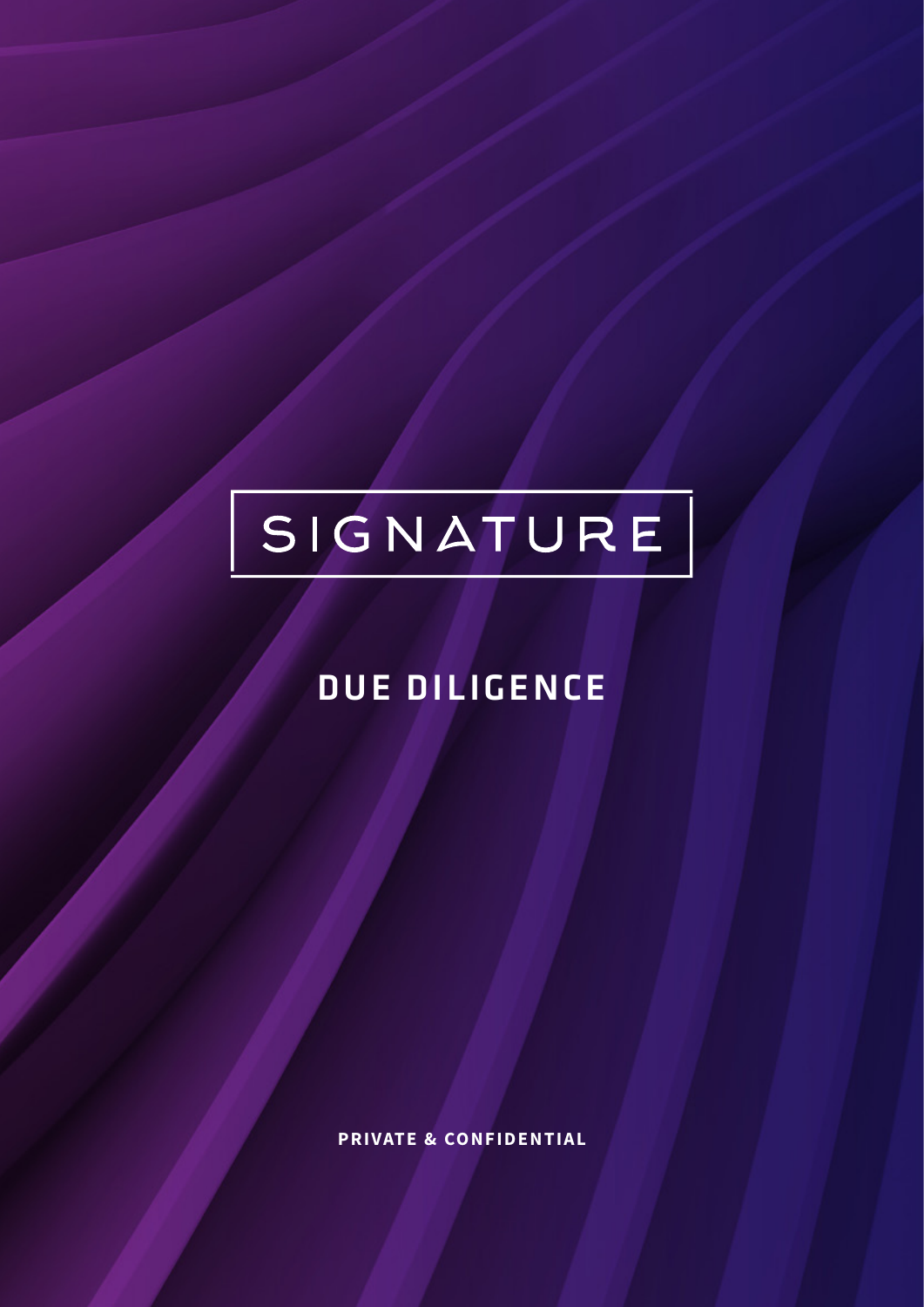## Due Diligence

#### A support partner fit for your business

As a regulated firm, you must ensure that your business complies with the standards set by the FCA. To ease the regulatory burden on your firm, and to give you back more time to spend providing advice to your clients and growing your business, you may elect to partner with a professional provider of compliance services.

When selecting a compliance partner, you should carry out appropriate due diligence to ensure they are suitable. You should consider the provider's pedigree, expertise, capacity and ability to respond to your individual business requirements.

This document highlights some of the key areas you should be considering as part of this due diligence process and provides our response. If you require any further information to support you in the due diligence process, please do let us know.

#### Is the partner's service suitable for my business needs?

We understand that due to the breadth of the adviser population, each firm's needs are very specific to their size, permissions, locality and specialisms. Due to this, we constantly review our offerings and over the years have launched new services to meet the changing demands on financial advisers. Within the Group, there are a number of distinct compliance offerings, each designed to meet the specific needs of a distinct adviser population.

Due to the size and complexity of your firm, our Signature proposition is likely to be the most relevant service for you. Signature was built to provide a bespoke service designed with larger advisory and wealth management specialists in mind.

As part of any on-boarding experience, our teams will work with you to help you decide which offering is most suitable. Together, we will keep this under review, to make sure you always receive the most appropriate service for your needs.

#### How does Signature tailor its service to your needs?

We deliver solutions based upon the needs of each individual business, assisting you on a daily basis, helping you with enquiries and supporting you in the running of a compliant and efficient business.

Our field team can support you with a variety of services, including focussed audits, thematic days to support you in any particular area of development, reviews to ensure that your current systems, controls and processes are fit for purpose and are demonstrating the correct customer outcomes.

If the FCA visits your firm, your compliance consultant can also be present on the day to provide guidance and beforehand, if required, to provide preparatory support.

Signature clients have access to the very best regulatory support, over 400 learning and development events each year and an array of business development and proposition support, including best of breed technology available on a heavily discounted, or often complimentary, basis.

SimplyBiz has several other market leading brands covering additional sectors including investments, mortgages, employee benefits, technology, estate planning and surveying. As a Signature client, where appropriate, you will also be able to benefit from the additional services available through the broader Group.

#### What is the ownership structure of the business delivering the service?

Signature is delivered by SimplyBiz Services Limited which is wholly owned by Simply Biz Limited ("SimplyBiz").

Simply Biz Limited is in turn, wholly owned by Fintel, a company listed on the Alternative Investment Market of the London Stock Exchange. Information on the ownership of Fintel can be found on the website www.wearefintel.com under the Investors tab - Significant Shareholders.

Full details of the Board and management structure for Fintel can be found on the website [www.w](http://www.wearefintel.com)earefintel.com under the Investors tab -Meet The Directors

#### Is the partner's company sustainable?

Fintel has a strong trading history and is confident it has the resources to ensure continued delivery. Details of our financial performance can be found on the website [www.wearefintel.com](http://www.wearefintel.com) under the Investors tab - AIM Rule 26

Additionally, Fintel maintains Cyber Essential accreditation and has in place continuity plans to ensure our operational availability is resilient.

#### How long has the firm been providing regulatory services?

SimplyBiz was founded in 2002, specifically to provide compliance support for directly authorised financial advisers and has since grown to be the largest provider in the market, offering its clients a variety of services from regulatory support to commercial terms.

#### Does the firm have enough resources to support your business?

SimplyBiz employs over 60 dedicated compliance professionals. This includes our expert policy team, 25 field-based compliance consultants, eight pension specialists, and over 20 compliance helpdesk staff. These professionals focus solely on interpreting regulation and providing guidance and support to the firms that receive our services.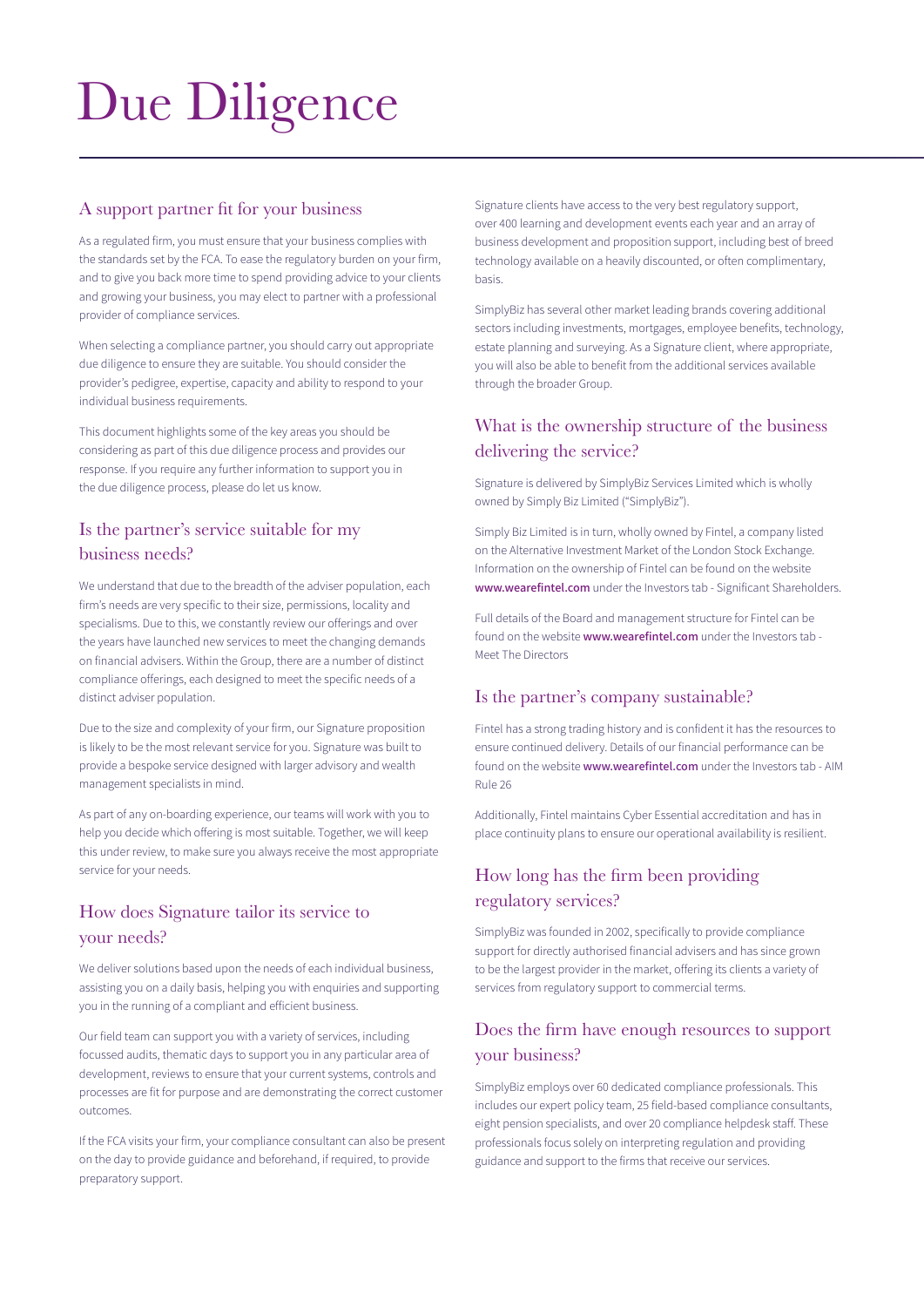#### What expertise and qualifications do the compliance personnel hold?

Our compliance personnel are among the most highly qualified and experienced in the industry, and our team includes a number of individuals with Chartered and Fellowship Status of the Chartered Insurance Institute and Personal Finance Society. Many of our compliance staff have been professional advisers in the past, and we have a number of Chartered Financial Planners in our compliance and pensions technical teams.

All individuals within our compliance teams have a training and competence plan in place and are required to keep up-to-date with the latest practices in their area, this also includes a structured CPD programme.

In addition, there are regular team meetings with the wider compliance functions, to provide updates on the latest news from the FCA, HMRC, TPR and other key regulators, which may have an impact upon the client base.

Our senior policy team is represented across major trade bodies within the compliance, intermediary, insurance, and mortgage industries, and has a close working relationship with policy makers.

Additionally, our core compliance brands are members of the Association of Professional Compliance Consultants.

#### What controls are in place to ensure a high standard of service is delivered at all times?

All compliance departments have robust processes to monitor the quality of service they deliver to their clients, in addition to this, there is a second tier of quality assurance checks.

We also collate a regular client satisfaction survey, covering each area of support and whether it meets client expectation. Responses are reviewed on an ongoing basis and discussed at senior management level and any recommendations or suggestions are considered and implemented as suitable, to maintain our drive for service excellence.

#### Does the company have a clear conflict of interest policy?

We take any actual or potential conflict of interest seriously, if any are identified the relevant parties are notified within the senior management team.

#### Does the company have professional indemnity insurance in place?

We have appropriate professional indemnity cover in place, reviewed annually. Full details are available upon request.

#### How will the company handle any complaints?

We pride ourselves on practicing a high level of service. In the unlikely event of a complaint, we have robust processes in place to ensure that all complaints are dealt with quickly and thoroughly.

Your first point of contact will be a member of our relationship team.

#### Can you provide references from other firms that receive our services?

Yes, we have a number of firms who are willing to provide feedback on the services they receive from us. Please ask your representative for further information.